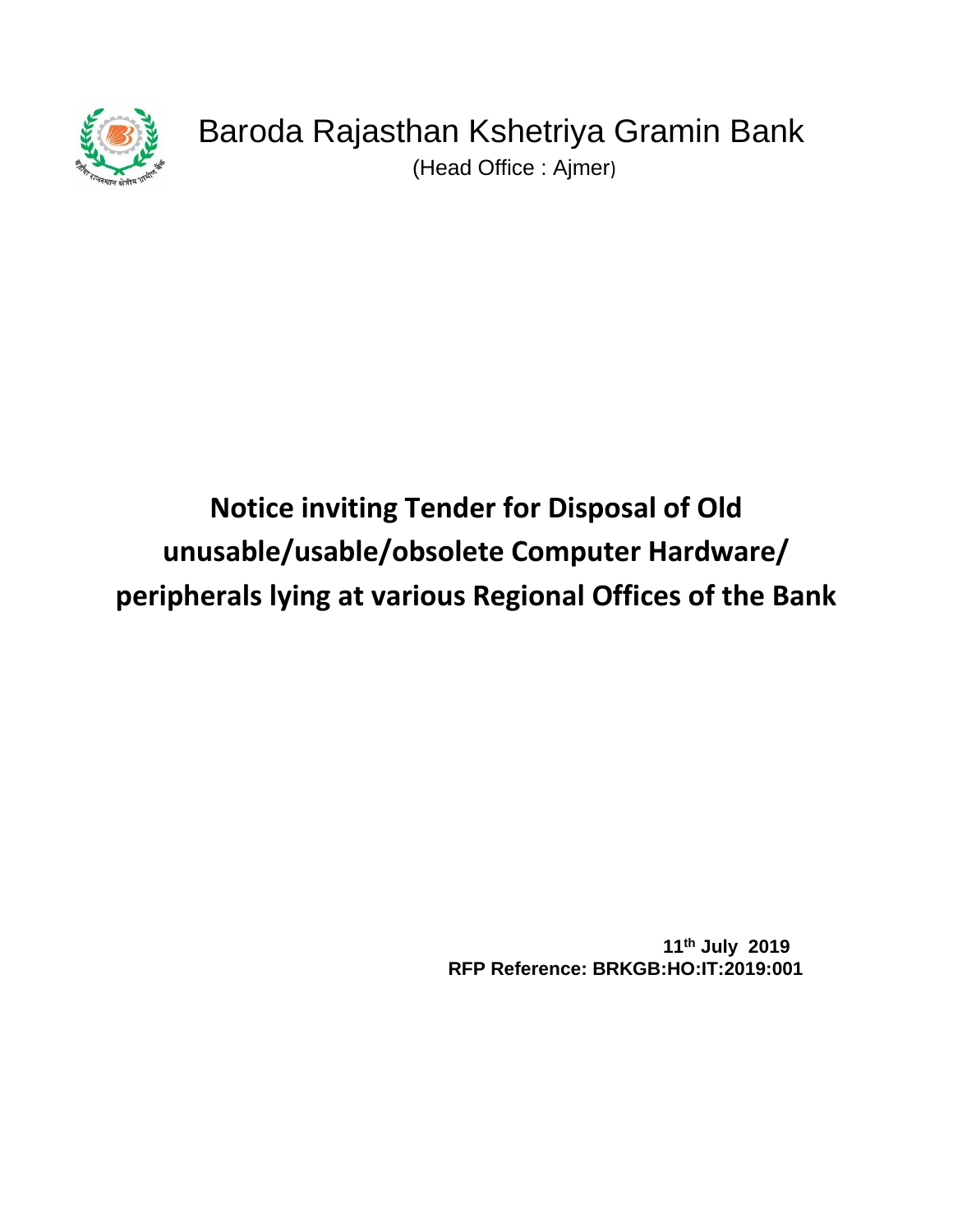## **Notice inviting Tender for Disposal of Old unusable/usable/obsolete Computer Hardware/ peripherals lying at various Regional Offices of the Bank**

Baroda Rajasthan Kshetriya Gramin Bank (BRKGB) invites sealed tenders for disposal of Old unusable/usable/obsolete Computer Hardware/ peripherals lying at various Regional Offices of the Bank. Detail of Items to be disposed is as per Annexure "B". **The quantity is indicative and there may be some variation in actual.**

- $\triangleright$  Disposal of Computer Hardware and peripherals is on "As it is and where it is" basis.
- $\triangleright$  Interested vendors/ parties should submit their Tender with following documents on or before 3.00 PM of 5<sup>th</sup> of August 2019 to General Manager, Baroda Rajasthan Kshetriya Gramin Bank, Head Office, 2<sup>nd</sup> Floor, Plot No-2343, Aanasagar Circular Road, Vaishali Nagar, PO-Ajmer(Rajasthan) –Pin-305004
- $\triangleright$  Bids are invited in two bid systems, 1- Technical (sealed in separate envelop) 2-Commercial (sealed in separate envelop), both shall be sealed separately in a single sealed envelope should be super scribed- "TENDER FOR OLD COMPUTER HARDWARE".
- $\triangleright$  No Bids will be accepted after this date & time under any circumstances. This office will not be responsible for any postal/courier delay and also for reasons beyond the control of this office.

### Technical Bids must contain

- EMD of Rs.1000/-, returnable to unsuccessful bidders and adjustable in payment amount for successful bidder
- Proposal / acceptance form (Annexure A)
- Signed tender documents (All Pages)
- **Copy of registration for e waste from pollution department**
- Self-declaration for Non blacklisting from any government / public sector undertaking

### Commercials Bids must contain

- Price Quote as specified annexure "C" (Price quoted should be exclusive of GST)
- $\triangleright$  Technical Bids without EMD will be summarily rejected.
- $\triangleright$  Bidder has to bid for Hardware lying at all locations. Bids evaluation will be staged as under-
	- The highest bidder will be determined on the basis of grand total of value of hardware mentioned in Annexure-C and highest total value quoted among the bids received will determine the successful bidder. Price quoted in annexure "C" should not include GST amount.